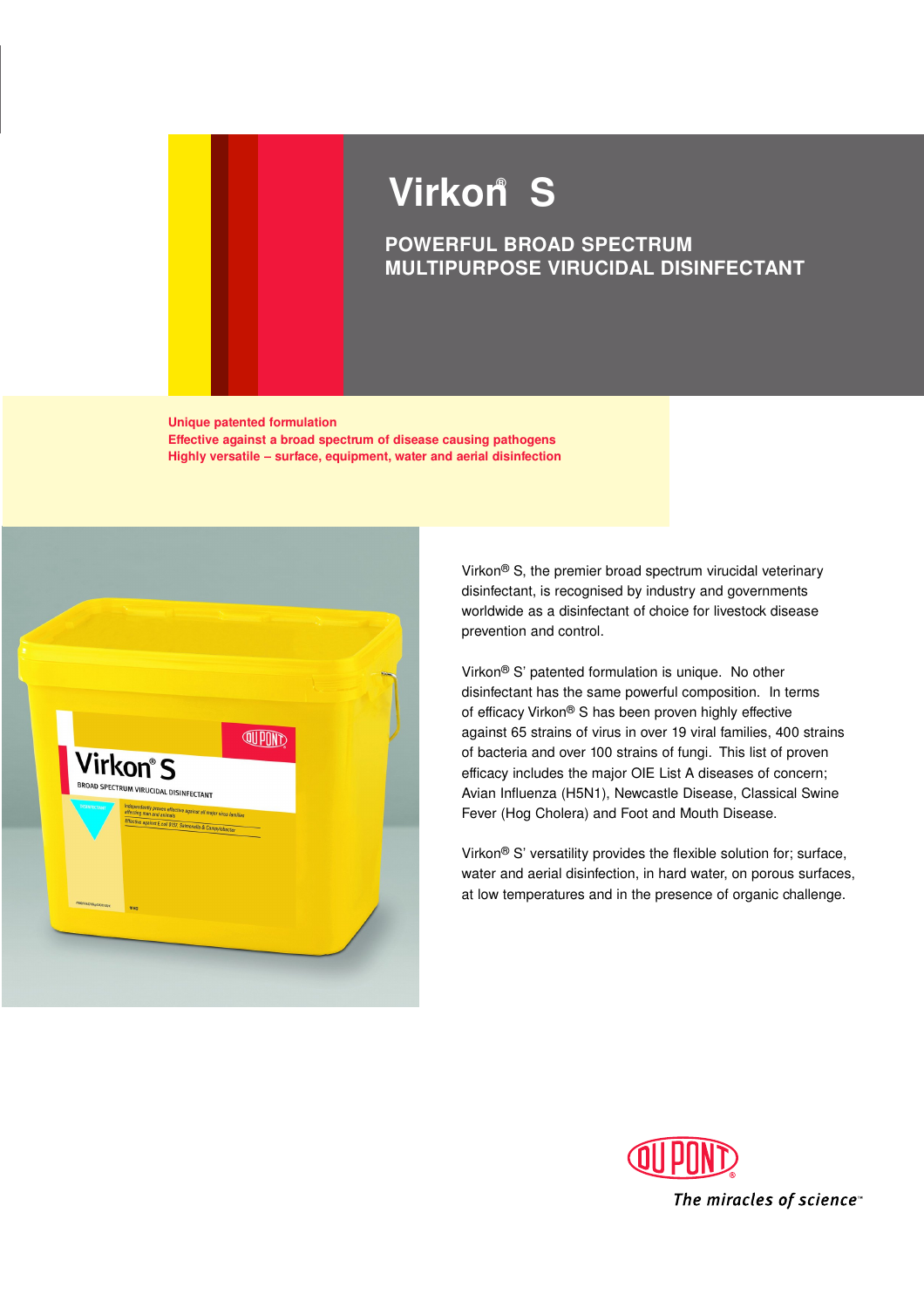# **Virkon S ®**

Virkon® S combines greater application flexibility and broad spectrum activity with efficacy against viruses, bacteria and fungi at low temperatures, in hard water, on porous surfaces and against organic challenge.

#### **General Properties**

- **UK DEFRA Approved** Foot and Mouth Disease, Swine Vesicular Disease, Diseases of Poultry and General Orders
- **Powerful**  independently proven effective against viral, bacterial and fungal disease causing organisms including the lethal H5N1 Avian Influenza Virus.
- **Fast-acting** a one percent solution of Virkon® S is independently proven to kill bacteria with contact times as low as five minutes and the tough to kill parvovirus in ten minutes or less.
- **Versatile** surface, equipment, vehicle, footdip, water delivery system and aerial disinfection.
- **Independently proven effective** on porous surfaces, in hard water, at low temperatures and in the presence of organic challenge.
- **Readily soluble in tap water**, Virkon® S dissolves into a pink solution.
- **An environmentally acceptable product** with an **exceptional safety profile** towards man and animals when used and disposed of as instructed on the label.
- **Transport and storage** being a powdered disinfectant formulation Virkon® S can be swiftly transported by air and can be stored for long periods making it the ideal choice for stockpiling in bulk.



#### Mode of Action

Virkon® S oxidizes sulphur bonds in proteins and enzymes disrupting the function of the cell membrane causing rupturing of the cell wall.

There is no evidence to suggest that bacterial disease causing organisms develop resistance towards Virkon® S as opposed to other disinfectant types.

#### **Composition**

Virkon® S is meticulously controlled during the manufacture process to be a balanced, stabilized blend of peroxygen compounds, surfactant, organic acids and an inorganic buffer system.

### Safety, Health and Environmental Issues

#### Environmental Profile

Virkon® S is an oxygen based disinfectant chemistry containing simple organic salts and organic acids. The active ingredient in Virkon® S, decomposes by a variety of routes within the environment, in soil and water, breaking down to form the harmless substances, potassium salts and oxygen.

Three-quarters of the ingredients of Virkon® S are inorganic, which decompose in the physical environment to naturally occurring simple inorganic salts. The remaining, organic components, are classified as readily biodegradable according to standard OECD and EU tests.

Virkon® S is not classified as R53, persistent in the environment, according to the standard European process for the classification and labelling of chemical preparations.

Independent studies have shown that diluted Virkon® S should not, when used as directed, pose any threat to sewage treatment facilities.

#### User Safety

The results of independent studies carried out in accordance with OECD and EU guidelines indicated that Virkon® S powder concentrate does not display effects of acute toxicity by exposure to skin or by ingestion. As a result Virkon<sup>®</sup> S is not classified as harmful or toxic according to the standard European process for the classification and labelling of chemical preparations.

When tested in accordance with OECD and EU test guidelines a 1%, in-use dilution, of Virkon® S does not cause irritation to eyes or skin.

Virkon® S, powder and in-use dilution (1%) does not cause effects of sensitisation when tested to OECD and EU guidelines.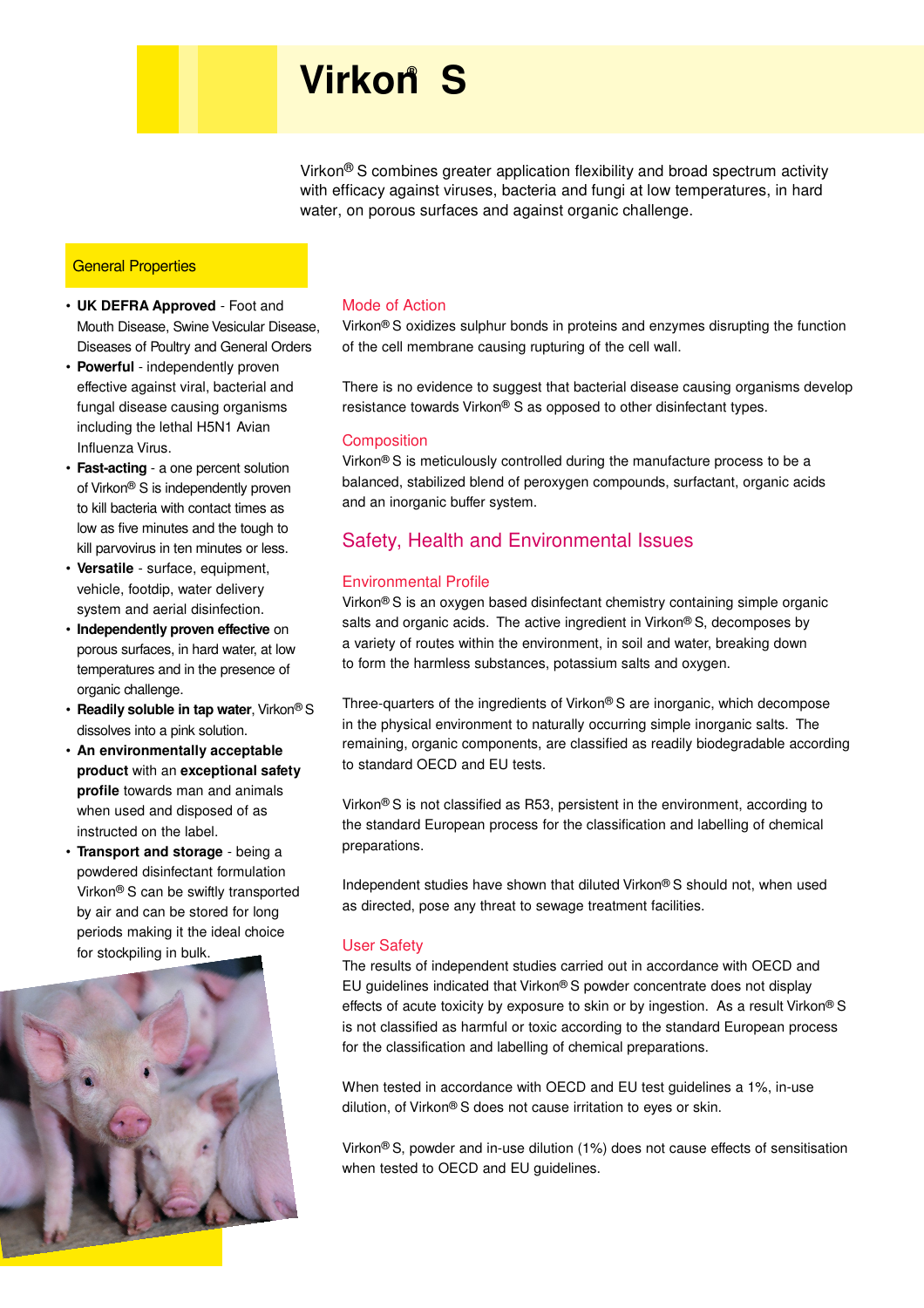### Applications

Virkon® S has a unique formulation, broad spectrum of activity and exceptional safety profile towards man and animals, when used as directed, making it the disinfectant choice for; general surface, equipment, vehicle, footdip, water delivery system and aerial disinfection.

#### Surface Disinfection

The level of disease causing organisms present after basic cleaning can remain high enough to offer a serious disease challenge to livestock. Using a disinfectant proven to be effective against viruses, bacteria, fungi and moulds, such as Virkon® S, is essential.

#### Surface Application Usage Chart

To estimate the total surface area to be disinfected, including walls and ceilings, multiply the total floor area by 2.5.

| <b>Surface Disinfection</b>  | <b>Dilution Rate</b> | Application                                         |
|------------------------------|----------------------|-----------------------------------------------------|
| Routine disinfection for all | 1:100 (10 grams of   | Using a pressure washer or other mechanical         |
| surfaces, earth, wood and    | Virkon® S to every   | sprayer, apply Virkon® S solution at an application |
| concrete                     | 1 litre of water)    | rate of 300ml/m <sup>2</sup>                        |

| Surface area<br>to be disinfected | <b>Total volume of</b><br>Virkon <sup>®</sup> S solution | 1:100             | 1:200             | 1:280<br><b>UK DEFRA Diseases</b><br>of Poultry Orders | 1:120<br><b>UK DEFRA</b><br><b>General Orders</b> |
|-----------------------------------|----------------------------------------------------------|-------------------|-------------------|--------------------------------------------------------|---------------------------------------------------|
| 50 <sub>m²</sub>                  | 15 litres                                                | 150g              | 75a               | 54 <sub>a</sub>                                        | 125g                                              |
| 100m <sup>2</sup>                 | 30 litres                                                | 300 <sub>q</sub>  | 150a              | 107q                                                   | 250 <sub>q</sub>                                  |
| 500m <sup>2</sup>                 | 150 litres                                               | 1.5 <sub>kq</sub> | 750g              | 536g                                                   | 1.25kg                                            |
| 1000m <sup>2</sup>                | 300 litres                                               | 3kg               | 1.5 <sub>kq</sub> | 1.071kg                                                | 2.5 <sub>kq</sub>                                 |
| 2500m <sup>2</sup>                | 750 litres                                               | 7.5kg             | 3.75kg            | 2.68kg                                                 | 6.25kg                                            |

#### Equipment Disinfection

| <b>Equipment Disinfection</b>                                | <b>Dilution Rate</b>                                                      | Application                                                                                   |
|--------------------------------------------------------------|---------------------------------------------------------------------------|-----------------------------------------------------------------------------------------------|
| Routine cleaning and<br>disinfection of movable<br>equipment | 1:100 (10 grams of<br>Virkon <sup>®</sup> S to every<br>1 litre of water) | Spray all equipment with Virkon® S solution at an<br>application rate of 300ml/m <sup>2</sup> |

#### Disinfectant Footdips and Wheeldips

| <b>Disinfection Foot &amp; Wheeldips</b> | <b>Dilution Rate</b>                                                      | Application                                                                                                                                                                                                                       |
|------------------------------------------|---------------------------------------------------------------------------|-----------------------------------------------------------------------------------------------------------------------------------------------------------------------------------------------------------------------------------|
| Disinfection Foot & Wheeldips            | 1:100 (10 grams of<br>Virkon <sup>®</sup> S to every<br>1 litre of water) | Replace solution once it has either become soiled<br>or after a period of 4-5 days. The dilution of the<br>disinfectant solution can be checked for potency<br>at the time of preparation using a Virkon® S<br>dilution test kit. |

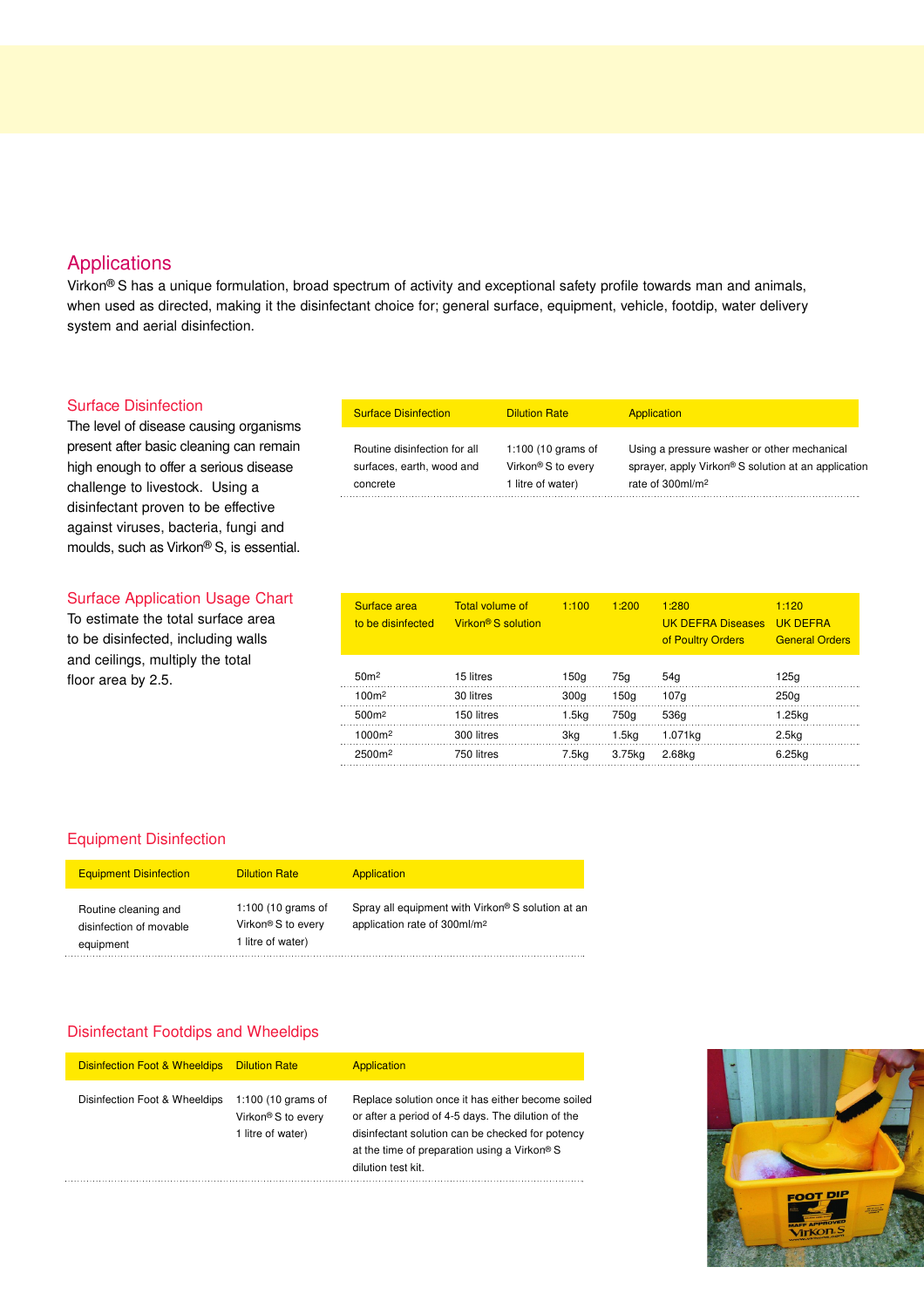

#### Water System Disinfection

All water systems can potentially contain some viral and bacterial contamination, especially header tanks where dust and debris can accumulate. Disinfection will clean the system and eliminate viruses, bacteria and fungal growth.

| <b>Water System Disinfection</b> | <b>Dilution Rate</b>               | Application                                                                                                                                                                                                                                                                                                                                                                                              |
|----------------------------------|------------------------------------|----------------------------------------------------------------------------------------------------------------------------------------------------------------------------------------------------------------------------------------------------------------------------------------------------------------------------------------------------------------------------------------------------------|
| <b>Terminal Disinfection</b>     | $1:200 - 1:100$<br>$(0.5\% - 1\%)$ | Isolate header tank at the mains and drain off to<br>drinker points farthest from tank. Clean out any<br>gross soiling and debris. Refill with water and<br>add the appropriate volume of Virkon® S powder,<br>thoroughly stir and leave for 10 minutes. Flush<br>system through to all drain-off points and leave<br>for a further 50 minutes before draining system<br>and refilling with clean water. |
| Continuous Disinfection          | $1:1000(0.1\%)$                    | Dose header tank as required or apply through<br>water system dosing equipment.                                                                                                                                                                                                                                                                                                                          |

#### Virkon® S - Water System Disinfection Usage Chart

| Litres of water to | <b>Terminal Cleanout</b> |                   | <b>Continuous Water Disinfection</b> |
|--------------------|--------------------------|-------------------|--------------------------------------|
| be disinfected     | 1:200                    | 1:100             | 1:1000                               |
| 100 litres         |                          |                   |                                      |
|                    | 500g                     | 1kg               | 100a                                 |
| 250 litres         | 1.25kg                   | 2.5 <sub>kq</sub> | 250 <sub>q</sub>                     |
| 500 litres         | 2.5 <sub>kq</sub>        | 5ka               | 500g                                 |
| 1000 litres        | 5ka                      | 10ka              | 1ka                                  |

#### Aerial Disinfection

To control organisms that can be introduced into a livestock house or farm building during the setting up procedure, and to disinfect the air and other inaccessible areas of the building, use either a fine mist sprayer or thermal fogging machine to apply Virkon® S disinfectant solution evenly.

| <b>Aerial Disinfection</b> | <b>Dilution Rate</b>                                                                                                   | Application                                                                                                                                                         |
|----------------------------|------------------------------------------------------------------------------------------------------------------------|---------------------------------------------------------------------------------------------------------------------------------------------------------------------|
| Misting/Aerial Spray       | 1:200 (0.5%)                                                                                                           | Using either a pressure washer or knapsack<br>sprayer on its finest mist setting and apply at 1 litre<br>of Virkon® S solution per 10m <sup>2</sup> of floor space. |
| Cold Fogging               | 1:100(1%)                                                                                                              | Use a mechanical mister to apply the Virkon® S<br>solution at a rate of 1 litre per 10m <sup>2</sup> of floor space                                                 |
| <b>Thermal Fogging</b>     | 1:25 $(4%)$ solution of<br>Virkon <sup>®</sup> S in an $85:15$<br>water Virkon <sup>®</sup> S Fog<br>Enhancer mixture. | Using a thermal fogging machine apply the<br>prepared solution at 1 litre per 40m <sup>2</sup> of floor space                                                       |

#### Aerial Disinfection Application Usage Chart

| <b>Floor space</b><br>of building | <b>Misting / Aerial Spray</b><br>1:200 | <b>Cold Fogging</b><br>1:100 | <b>Thermal Fogging</b><br>1:25 |
|-----------------------------------|----------------------------------------|------------------------------|--------------------------------|
| 50 <sup>m2</sup>                  | 25g                                    | 50g                          | 50 <sub>q</sub>                |
| 100m <sup>2</sup>                 | 50 <sub>q</sub>                        | 100 <sub>q</sub>             | 100a                           |
| 500m <sup>2</sup>                 | 250 <sub>q</sub>                       | 500 <sub>a</sub>             | 500q                           |
| ∩∩∩m2                             | 500a                                   | 1ka                          | 1kg                            |

#### Aerial Disinfection in the Presence of Livestock

Spraying a fine disinfectant mist or fog in premises, even in the presence of livestock can help reduce cross infection and secondary infection during outbreaks of respiratory and other diseases. Using a mechanical or plumbed in misting system, or a pressure washer to deliver a very fine mist, apply Virkon® S at a dilution rate of 1:200 and at an application rate of 1 litre per 10m2 of floor space two to four times daily.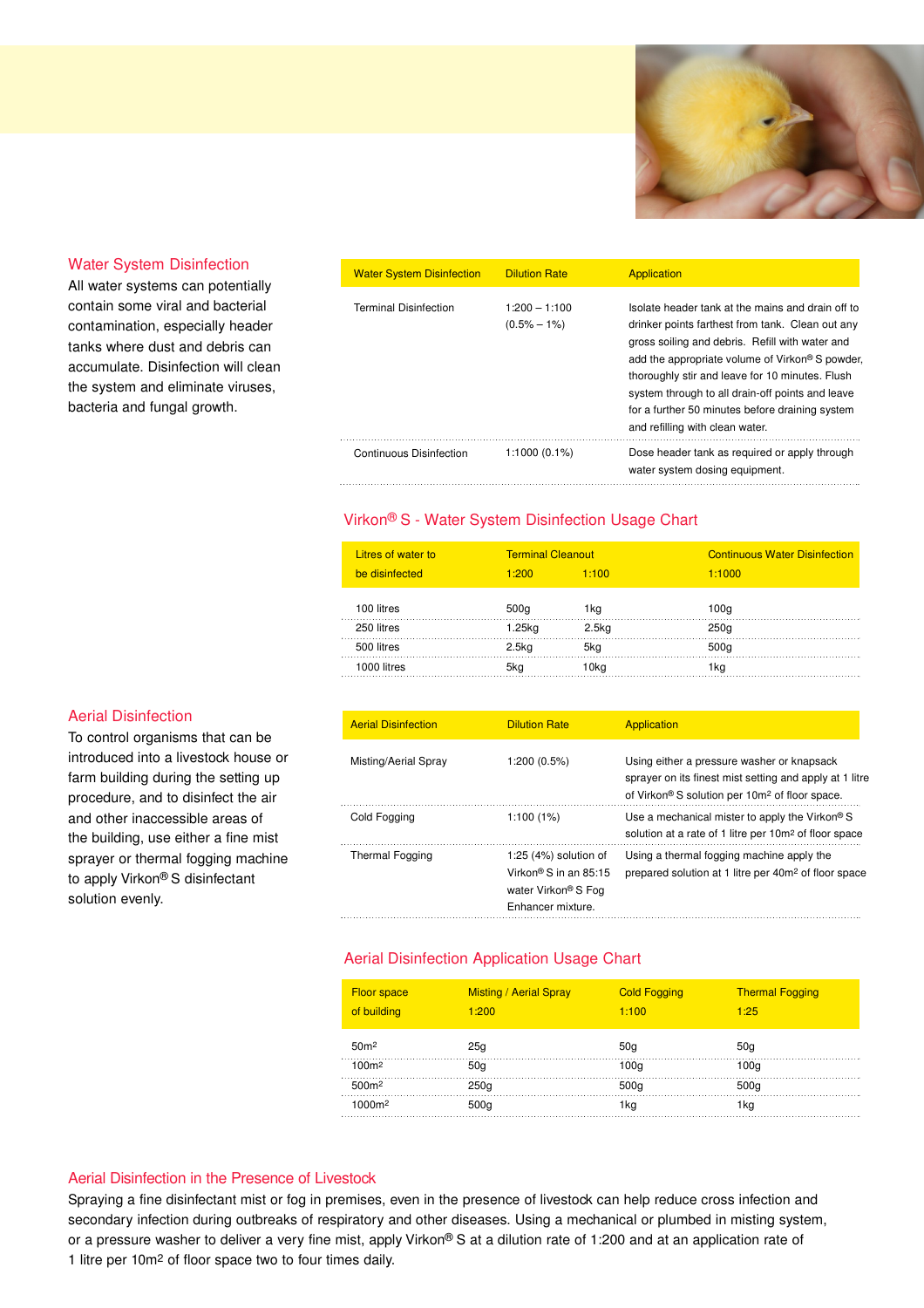# The Premier Broad Spectrum Veterinary Livestock Disinfectant

The tables below summarise independent efficacy data for important livestock pathogens. For a complete list, including horticulture and aquaculture pathogens, please see our website www.virkons.com. Dilutions do not necessarily represent the lowest effective concentration of Virkon® S. All test reports available on request.

| <b>Virus Family</b> | <b>Poultry Disease/Dilution</b>           | <b>Pig Disease/Dilution</b> | <b>Other Disease/Dilution</b>   | <b>Agent Tested</b>                             | <b>Dilution</b> | <b>Agent Tested</b>                  | <b>Dilution</b> |
|---------------------|-------------------------------------------|-----------------------------|---------------------------------|-------------------------------------------------|-----------------|--------------------------------------|-----------------|
| Adenoviridae        | Egg drop syndrome - 1:100                 |                             | Infectious canine hepatitis -   | Actinobacillus                                  | 1:200           | Ornithobacterium rhinotracheale 1:10 |                 |
|                     |                                           |                             | 1:100                           | pleuropneumoniae                                |                 | Pasteurella haemolytica              | 1:100           |
| Arenaviridae        |                                           |                             | Lassa fever - 1:200             | Bacillus cereus                                 | 1:100           | Pasteurella multocida                | 1:150           |
| Asfarviridae        |                                           | African swine fever - 1:800 |                                 | Bordetella avium                                | 1:100           | Proteus spp                          | 1:200           |
| Astroviridae        | Poultry enteritis                         |                             |                                 | Bordetella bronchiseptica                       | 1:150           | Pseudomonas aeruginosa               | 1:100           |
|                     | mortality syndrome - 1:67                 |                             |                                 | Brucella abortus                                | 1:100           | Pseudomonas mallei                   | 1:200           |
| Birnaviridae        | Infectious bursal disease -               |                             | Infectious pancreatic           | Campylobacter coli                              | 1:100           | Salmonella arizona                   | 1:100           |
|                     | 1:250                                     |                             | necrosis - 1:100                | Campylobacter jejuni                            | 1:100           | Salmonella choleraesuis              | 1:120           |
| Bunyaviridae        |                                           |                             | Rift valley fever - 1:400       | Campylobacter pyloridis                         | 1:100           | Salmonella enteritidis PT4           | 1:100           |
| Caliciviridae       |                                           |                             | Feline calicivirus - 1:100      | Chlamydophila psittaci                          | 1:100           | Salmonella thomasville               | 1:200           |
| Circoviridae        | Chicken anaemia - 1:250                   | <b>PMWS/PDNS - 1:100</b>    |                                 | Clostridium perfringens                         | .<br>1:100<br>. | Salmonella typhimurium DT104         | 1:2             |
| Coronaviridae       | Infectious bronchitis - 1:100 TGE - 1:100 |                             | Feline infectious peritonitis - | Dermatophilus congolensis                       | 1:100           | Serpulina hyodysenteriae             | 1:400           |
|                     |                                           |                             | 1:100                           | Enterobacter cloacae                            | 1:200           | Serratia marcescens                  | 1:200           |
| Hepadnaviridae      |                                           |                             | Hepatitis B-1:100               | Erysipelothrix rhusiopathiae                    | 1:100           | Shigella sonnei                      | 1:100           |
| Herpesviridae       | Marek's disease - 1:200                   | Aujesky's disease - 1:100   | Equine herpes - 1:100           | Escherichia coli O157:H7                        | 1:100           | Staphylococcus aureus                | 1:100           |
|                     | TRT - 1:200                               |                             | Infectious bovine               | Eubacterium suis                                | 1:200           | Staphylococcus epidermidis 1:100     |                 |
|                     | ILT - 1:100                               |                             | rhinotracheitis - 1:600         | Haemophilus somnus                              | 1:100           | Staphylococcus intermedius 1:100     |                 |
| Orthomyxoviridae    |                                           |                             | Equine influenza - 1:100        | Klebsiella pneumoniae                           | 1:200           | Streptococcus equi                   | 1:100           |
| Papillomaviridae    | Avian influenza - 1:280                   |                             | Bovine papillomatosis - 1:100   | Klebsiella oxytoca                              | 1:100           | Streptococcus faecalis               | 1:100           |
| Paramyxoviridae     |                                           |                             | Canine parainfluenza - 1:100    | Lawsonia intracellularis                        | 1:100           | Streptococcus suis                   | 1:150           |
|                     |                                           |                             | $ISA - 1:200$                   | Listeria monocytogenes                          | 1:100           | Streptococcus zooepidemicus1:100     |                 |
| Parvoviridae        | Newcastle disease - 1:280                 |                             | Canine parvoviral enteritis -   | Mycoplasma gallisepticum                        | .<br>1:100      | Taylorella (Haemophilus)             | 1:400           |
|                     |                                           |                             | 1:100                           | Mycoplasma hyorhinis                            | 1:800           | equigenitalis                        |                 |
| Picornaviridae      |                                           | FMD - 1:1300                | Polio - 1:100                   | Mycoplasma mycoides                             | 1:200           |                                      |                 |
|                     |                                           | SVD - 1:200                 |                                 |                                                 |                 |                                      |                 |
| Polyomaviridae      |                                           |                             | Bovine polyoma - 1:100          | Fungicidal Activity over 75 independent studies |                 |                                      |                 |
| Poxviridae          | Fowl pox - 1:100                          |                             | Pseudocowpox - 1:300,           |                                                 |                 |                                      |                 |
|                     |                                           |                             | Cowpox - 1:100                  | <b>Agent Tested</b>                             | <b>Dilution</b> | <b>Agent Tested</b>                  | <b>Dilution</b> |
| Reoviridae          | Avian reovirus - 1:100                    |                             | Rotaviral enteritis - 1:100     |                                                 |                 |                                      |                 |
| Retroviridae        | Myeloid leucosis - 1:200                  |                             | Maedi visna - 1:1400            | Aspergillus fumigatus                           | 1:100           | Microsporum canis                    | 1:300           |
| Rhabdoviridae       |                                           |                             | Rabies - 1:600                  | Aspergillus niger                               | 1:100           | Trichophyton gypseum                 | 1:200           |
| Togaviridae         |                                           | PRRS - 1:700, CSF/Hog       | BVD - 1:100                     | Candida albicans                                | 1:100           | Trichophyton mentagrophytes 1:300    |                 |
|                     |                                           | Cholera - 1:150             | Equine viral arteritis - 1:100  | Malassezia pachydermatis                        | 1:100           | Trichophyton rubrum                  | 1:200           |

#### Virucidal Activity over 100 independent studies Bactericidal Activity over 400 independent studies

| <b>Poultry Disease/Dilution</b>           | <b>Pig Disease/Dilution</b> | <b>Other Disease/Dilution</b>   | <b>Agent Tested</b>          | <b>Dilution</b> | <b>Agent Tested</b>                   | <b>Dilution</b> |
|-------------------------------------------|-----------------------------|---------------------------------|------------------------------|-----------------|---------------------------------------|-----------------|
| Egg drop syndrome - 1:100                 |                             | Infectious canine hepatitis -   | Actinobacillus               | 1:200           | Ornithobacterium rhinotracheale 1:100 |                 |
|                                           |                             | 1:100                           | pleuropneumoniae             |                 | Pasteurella haemolytica               | 1:100           |
|                                           |                             | Lassa fever - 1:200             | <b>Bacillus cereus</b>       | 1:100           | Pasteurella multocida                 | 1:150           |
|                                           | African swine fever - 1:800 |                                 | Bordetella avium             | 1:100           | Proteus spp                           | 1:200           |
| Poultry enteritis                         |                             |                                 | Bordetella bronchiseptica    | 1:150           | Pseudomonas aeruginosa                | 1:100           |
| mortality syndrome - 1:67                 |                             |                                 | Brucella abortus             | 1:100           | Pseudomonas mallei                    | 1:200           |
| Infectious bursal disease -               |                             | Infectious pancreatic           | Campylobacter coli           | 1:100           | Salmonella arizona                    | 1:100           |
| 1:250                                     |                             | $necrosis - 1:100$              | Campylobacter jejuni         | 1:100           | Salmonella choleraesuis               | 1:120           |
|                                           |                             | Rift valley fever - 1:400       | Campylobacter pyloridis      | 1:100           | Salmonella enteritidis PT4            | 1:100           |
|                                           |                             | Feline calicivirus - 1:100      | Chlamydophila psittaci       | 1:100           | Salmonella thomasville                | 1:200           |
| Chicken anaemia - 1:250                   | <b>PMWS/PDNS - 1:100</b>    |                                 | Clostridium perfringens      | 1:100           | Salmonella typhimurium DT104          | 1:200           |
| Infectious bronchitis - 1:100 TGE - 1:100 |                             | Feline infectious peritonitis - | Dermatophilus congolensis    | 1:100           | Serpulina hyodysenteriae              | 1:400           |
|                                           |                             | 1:100                           | Enterobacter cloacae         | 1:200           | Serratia marcescens                   | 1:200           |
|                                           |                             | Hepatitis B-1:100               | Erysipelothrix rhusiopathiae | 1:100           | Shigella sonnei                       | 1:100           |
| Marek's disease - 1:200                   | Aujesky's disease - 1:100   | Equine herpes - 1:100           | Escherichia coli O157:H7     | 1:100           | Staphylococcus aureus                 | 1:100           |
| TRT - 1:200                               |                             | Infectious bovine               | Eubacterium suis             | 1:200           | Staphylococcus epidermidis            | 1:100           |
| $ILT - 1:100$                             |                             | rhinotracheitis - 1:600         | Haemophilus somnus           | 1:100           | Staphylococcus intermedius            | 1:100           |
|                                           |                             | Equine influenza - 1:100        | Klebsiella pneumoniae        | 1:200           | Streptococcus equi                    | 1:100           |
| Avian influenza - 1:280                   |                             | Bovine papillomatosis - 1:100   | Klebsiella oxytoca           | 1:100           | Streptococcus faecalis                | 1:100           |
|                                           |                             | Canine parainfluenza - 1:100    | Lawsonia intracellularis     | 1:100           | Streptococcus suis                    | 1:150           |
|                                           |                             | ISA - 1:200                     | Listeria monocytogenes       | 1:100           | Streptococcus zooepidemicus1:100      |                 |
| Newcastle disease - 1:280                 |                             | Canine parvoviral enteritis -   | Mycoplasma gallisepticum     | 1:100           | Taylorella (Haemophilus)              | 1:400           |
|                                           |                             | 1:100                           | Mycoplasma hyorhinis         | 1:800           | equigenitalis                         |                 |
|                                           | FMD - 1:1300                | Polio - 1:100                   | Mycoplasma mycoides          | 1:200           |                                       |                 |
|                                           |                             |                                 |                              |                 |                                       |                 |

#### Fungicidal Activity over 75 independent studies

| Pseudocowpox - 1:300,          |                          |                 |                                   |                 |
|--------------------------------|--------------------------|-----------------|-----------------------------------|-----------------|
| Cowpox - 1:100                 | <b>Agent Tested</b>      | <b>Dilution</b> | <b>Agent Tested</b>               | <b>Dilution</b> |
| Rotaviral enteritis - 1:100    |                          |                 |                                   |                 |
| Maedi visna - 1:1400           | Aspergillus fumigatus    | 1:100           | Microsporum canis                 | 1:300           |
| Rabies - 1:600                 | Aspergillus niger        | 1:100           | Trichophyton gypseum              | 1:200           |
| BVD - 1:100                    | Candida albicans         | 1:100           | Trichophyton mentagrophytes 1:300 |                 |
| Equine viral arteritis - 1:100 | Malassezia pachydermatis | 1:100           | Trichophyton rubrum               | 1:200           |

Use disinfectant safely. Always read and follow the product label instructions and information, including the precautionary statements before use.